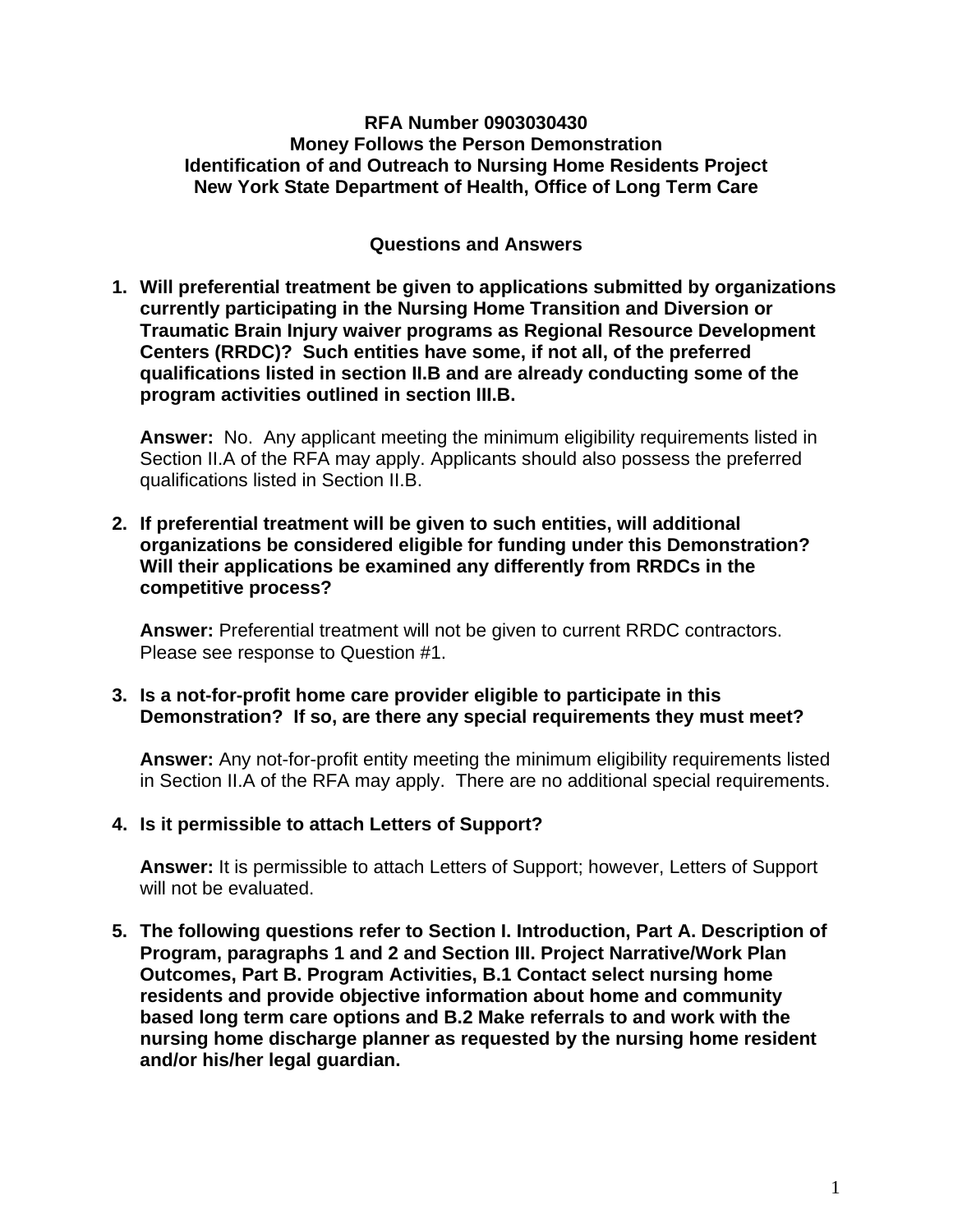**a) Could a not-for-profit skilled nursing facility, through its Long Term Home Health Care program, use grant funds to hire a social worker specifically for the purpose of transitioning out residents into the community from its own two nursing homes or must it adhere just to the list of identified residents supplied by the DOH?** 

**Answer:** As stated in Section I.A (page 4), the purpose of this RFA is "to identify and outreach to select nursing home residents to provide them with objective information about home and community-based options and make referrals as requested." As stated in Section III.B.1 (page 9), contractor(s) selected under this RFA must use a peer-based approach to contact nursing home residents. Selected contractor(s) may either employ or subcontract with persons with disabilities and seniors to perform this activity. [Note: Such persons with disabilities and seniors are considered to be peers for the purpose of this RFA.]

As stated in Section III.B.1 (page 9), "DOH will provide the names of nursing home residents to contractor(s) selected under this RFA." Selected contractor(s) must adhere to list of identified residents supplied by DOH.

**b) Would it be possible for this social worker position to transition out the organization's own SNF residents if he/she also transitioned out residents from other long-term facilities as identified by the DOH? If so, is there a quota as to how many DOH-identified residents would need to be placed?** 

**Answer:** Please see response to Question 5.a. The purpose of this RFA is to provide objective information about home and community-based options and make referrals, not to complete the transition of residents out of nursing homes. In addition, selected contractors(s) must adhere to the list of identified residents supplied by DOH. There is no quota associated with completed transitions from institutional to community based care.

**c) If it's permissible to do the above-mentioned, would the social worker position be allowed to include the organization's own community-based services (home care, adult day program, etc.) when offering/arranging all other available resources to help the resident live safely and securely in the community?** 

**Answer:** Please see responses to Question 5.a and 5.b.; the RFA does not include "arranging community based services as a primary responsibility". In addition, as stated in Section III.B.1 (page 9) contractor(s) selected under this RFA must use a peer-based approach to contact nursing home residents. As stated in Section V.A.4.a.1 (page 20), the applicant should "discuss how your agency will avoid any duplication of effort if it is currently conducting similar outreach efforts. Also include the procedures that your organization would implement and follow to prevent conflicts of interest and assure against influence in regard to referrals." Section V.A.4.b.1 (page 22) states applicants must "describe a plan to assure information is provided to nursing home residents and/or their legal guardians in an objective manner so as not to influence any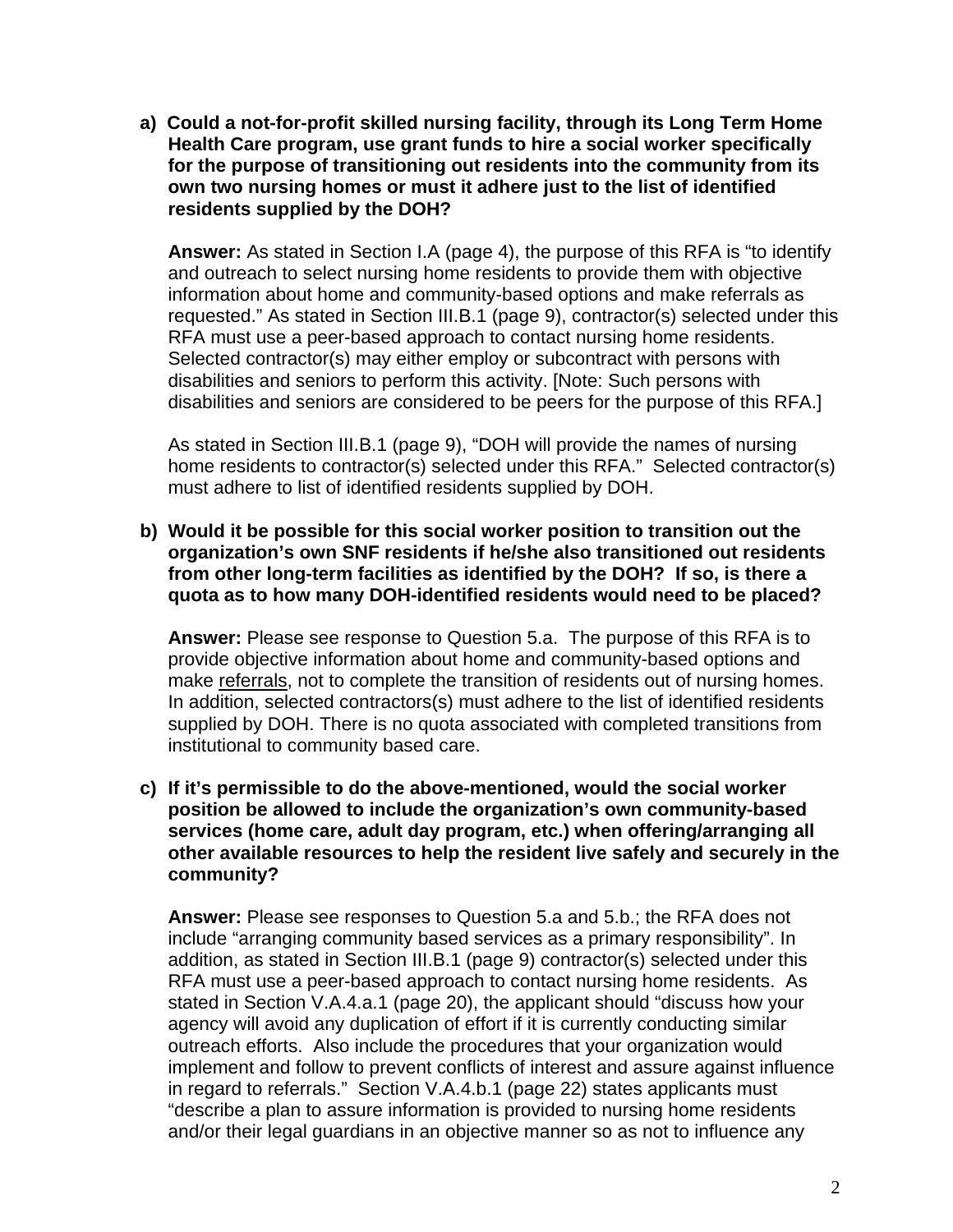decisions made by nursing home residents, especially if the applicant is a provider of services." The selected contractors may include information about the organization's own community-based services, however, according to Section V.A.4.b.1 (page 22), "the information to be provided should include a range of available home and community based long term care options, not just those home and community based services provided by the applicant."

**6. Are there limitations on the types of entities that we can partner with (i.e., subcontract with) to participate in the programmatic activities? For instance, is it permissible to subcontract with a local ombudsman program or the agency in which it is housed to conduct peer outreach activities with the nursing home residents?** 

**Answer:** There are no limitations of the types of entities that a selected contractor can partner with (i.e. subcontract with) to participate in programmatic activities. It is permissible to subcontract with a local ombudsman program, or the agency in which it is housed, to conduct peer outreach activities. Please refer to Page 6 of the RFA which pertains to organizations applying as a consortium for a regional contract.

## **7. Is there a word/page limit to the proposal, e.g. the Narrative?**

**Answer:** There is no word or page limit.

**8. According to the RFP [sic] text (page 5, section C), persons in the catchment area of Albany, Columbia, Greene, Rensselaer, Schenectady, and Schoharie Counties, who are prospective consumers needing community placement, are identified in the "Minimum Data Set." Our organization has consumers who contact us directly seeking services or advocacy to help them move to the community. Could these individuals who may not be identified in the DOH database be considered for services from staff funded under the grant?** 

**Answer:** No. According to Section V.A.5, "funding for this contract may only be used for expanded and/or new activities pursuant to this RFA and may not supplant existing funds for current staff or activities."

**9. I have incorporated my service as a Limit [***sic***] Liability company and I have started the process for filing as a not-for-profit organization. Can I still apply for the grant while awaiting paper work processing for not-for-profit recognition?** 

**Answer:** No. An applicant must be a not-for-profit corporation at the time the applicant submits an application. Please see Section II.A (page 8) for the minimum eligibility requirements regarding who may apply.

**10. We have come up with a grant figure of \$160,000. This allows us to operate as a non-profit for a year. This way we can provide our service to the public without a charge to the families. However, is our proposal more feasible if we ask for a lower amount? This would mean a cost to our clients.**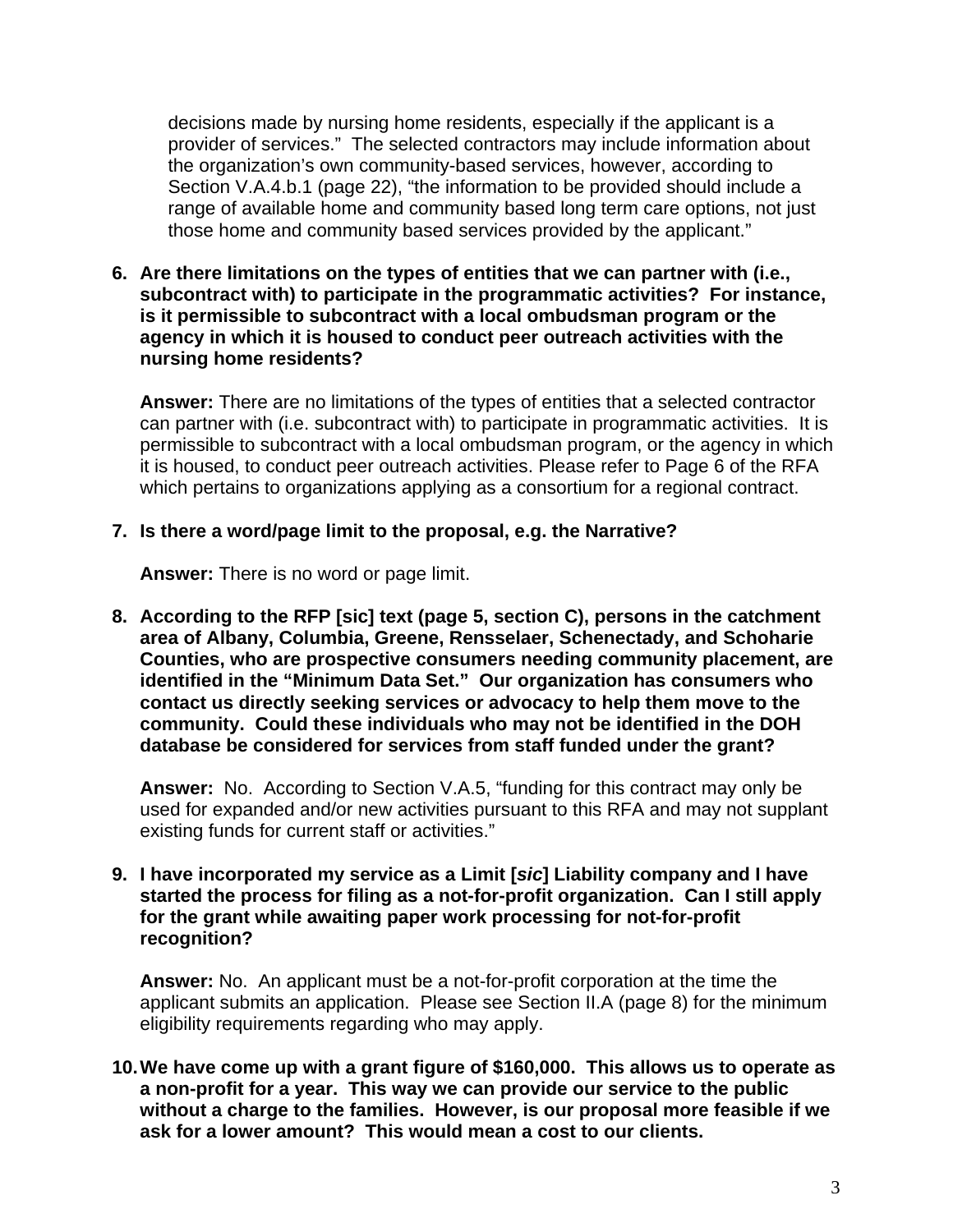**Answer:** As stated in Section V.A.5 (page 23), "all costs must be related to the provision of Identification of and Outreach to Nursing Home Residents, as well as be consistent with the scope of services, reasonable and cost effective." In addition, as stated in Section V.C. (page 24), an important consideration in the application review process will be "a clear and appropriate budget justification and how consistent the proposed budget is with the scope of activities to be conducted including the overall staffing pattern." Please also note that funding provided under this RFA can only be used to perform activities set forth in this RFA. In addition, selected contractor(s) may not bill families for activities being performed through a contract awarded under this RFA.

**11. Assuming that I receive the Grant Monies from NYS, what qualifications are there for paying independent contractors? For example, my "transition team" recommends hand rails in a client's apartment. I hire and pay an independent contractor (handy man type) to buy and install them. I write the individual a check from my LLC account to pay for the purchase of the parts, as well as a flat fee for his labor. Are there certain qualifications that he must have, such as contractor license/insurance/bonding? Does it matter if he is a union or non-union individual? Is it ok to use a "less expensive" handyman, that many not have any of the listed qualifications?** 

**Answer:** As stated in Section I.A (page 4) of this RFA, the purpose of this RFA is to provide select nursing home residents with objective information about home and community-based options and make referrals as requested," not to provide direct services, such as environmental modifications, to individuals transitioning from nursing homes. Additionally, as stated in Section III.B.2 (page 10), selected contractor(s) will "make referrals to and work with the nursing home discharge planner as requested by the nursing home resident and/or his/her legal guardian."

**12. Section I.A second paragraph – The time line indicates a possible two year plan, will this continue beyond 2011?**

**Answer:** No.

**13. Section I.B first paragraph states "…will provide enhanced Federal Medical Assistance Percentage (FMAP) reimbursement for select services for 365 days to persons who have…" How much is enhanced and how will the person access the money? Will it go to the individual or provider? How could a provider access this, let's say for example if someone needs extra money to do a security deposit and buy furniture for an apartment. How could that be done?**

**Answer:** The enhanced FMAP that the State receives is used to fund long term care rebalancing initiatives, such as this Money Follows the Person Identification of and Outreach to Nursing Home Residents Project. Individuals and providers cannot access the enhanced FMAP.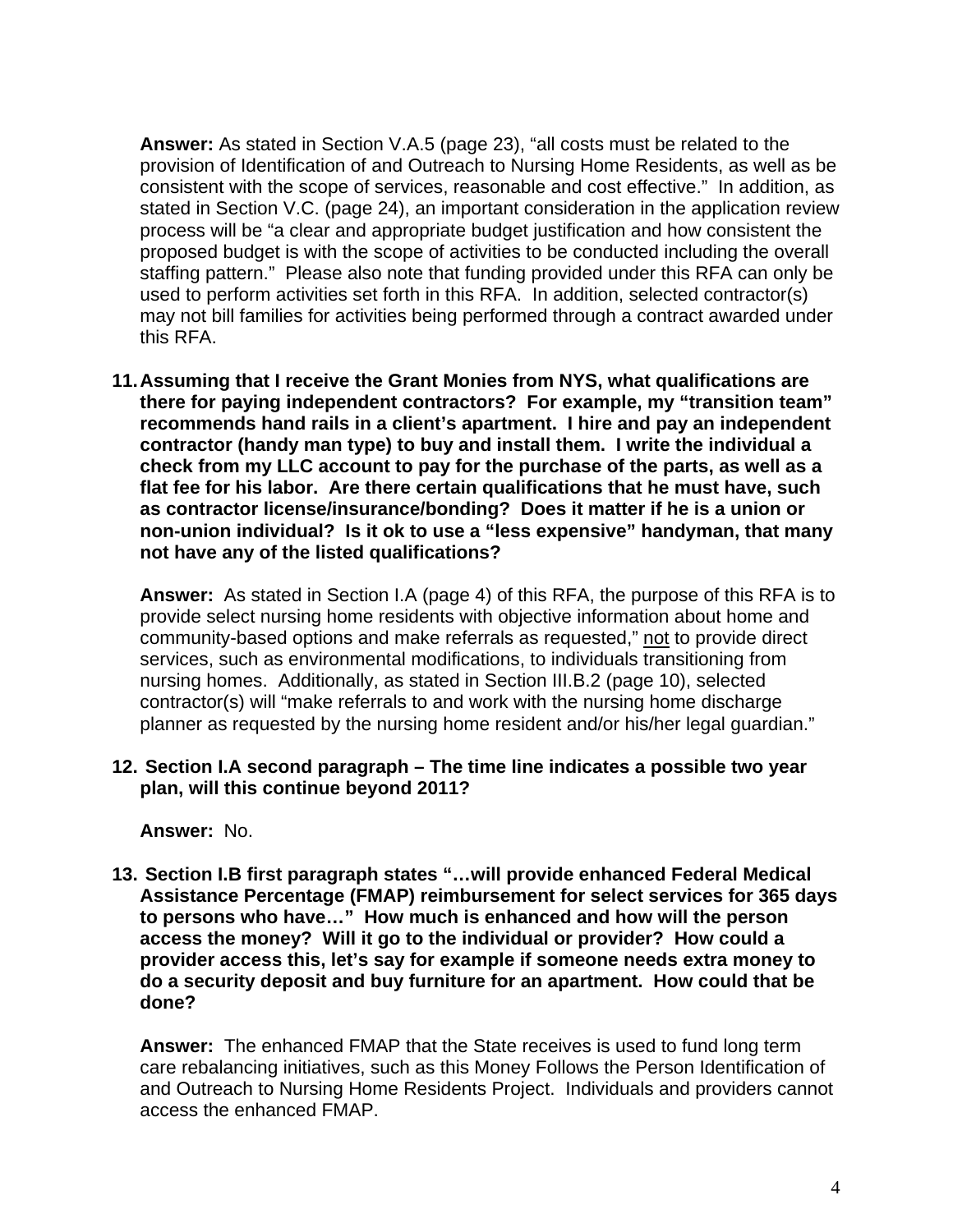**14. Section II Regional Areas and Estimated Funding Levels…."Note section". If you know the size of the eligible population residing in our area, we would like to have that number also, so that we could write a better informed proposal.**

**Answer:** Please visit the New York State Department of Health's website at <http://nursinghomes.nyhealth.gov/> to obtain information on the number of nursing homes and certified beds in each region. Given that contracts funded under this RFA are not expected to begin until 10/1/09, the actual number of nursing home residents to be contacted through this project is not available at this time.

**15. Section III.B.1 (page 9) states that one of the activities is to provide objective information about home and community based long term care options. We assume there will be no conflict between being awarded this program and the NHTD [***sic***] since with neither do we make money from participants. We also assume there will not be a conflict in having the MFP staff being supervised by staff that is being compensated by the NHTD and TBI waivers.** 

**Answer:** It is not a conflict; however, it may present a possible duplication of efforts. Please refer to Section V.A.4.1 (page 20) which advises applicants to "discuss how your agency will avoid any duplication of effort if it is currently conducting similar outreach efforts. Also include the procedures that your organization would implement and follow to prevent conflicts of interest and assure against influence in regard to referrals." Please also note that Section V.A.4.b.1 (page 22) states that "applicants should describe a plan to assure information is provided to nursing home residents and/or their legal guardians in an objective manner so as not to influence any decisions made by nursing home residents, especially if the applicant is a provider of services."

**16. Section III.B.1 (page 9) refers to using a "peer-based approach". We would like a further definition of "peer based" in regard to senior citizens and persons with disabilities. This is the only section that peer based is mentioned. Is it anticipated that we might use different staff for this first program activity and could that peer based staff work per diem?** 

**Answer:** As stated in Section III.B.1 (page 9), "the peer-based approach utilized by contractors may be cross-disability and/or cross-generational. Contractor(s) may employ or subcontract with persons with disabilities and seniors to provide this activity." This means that the contractor must use peers, either persons with disabilities or seniors" to "contact select nursing home residents and provide objective information about home and community based long term care options." Please see Section III.B.A (page 9) for a description of this activity. Given that the peer-based approach may be cross-disability and/or cross-generational, peers that are seniors may contact select nursing home residents who are persons with disabilities and vice versa. Peers may work per diem for selected contractor(s). As stated in Section V.C. (page 24), an important consideration in the application review process will be "a clear and appropriate budget justification and how consistent the proposed budget is with the scope of activities to be conducted including the overall